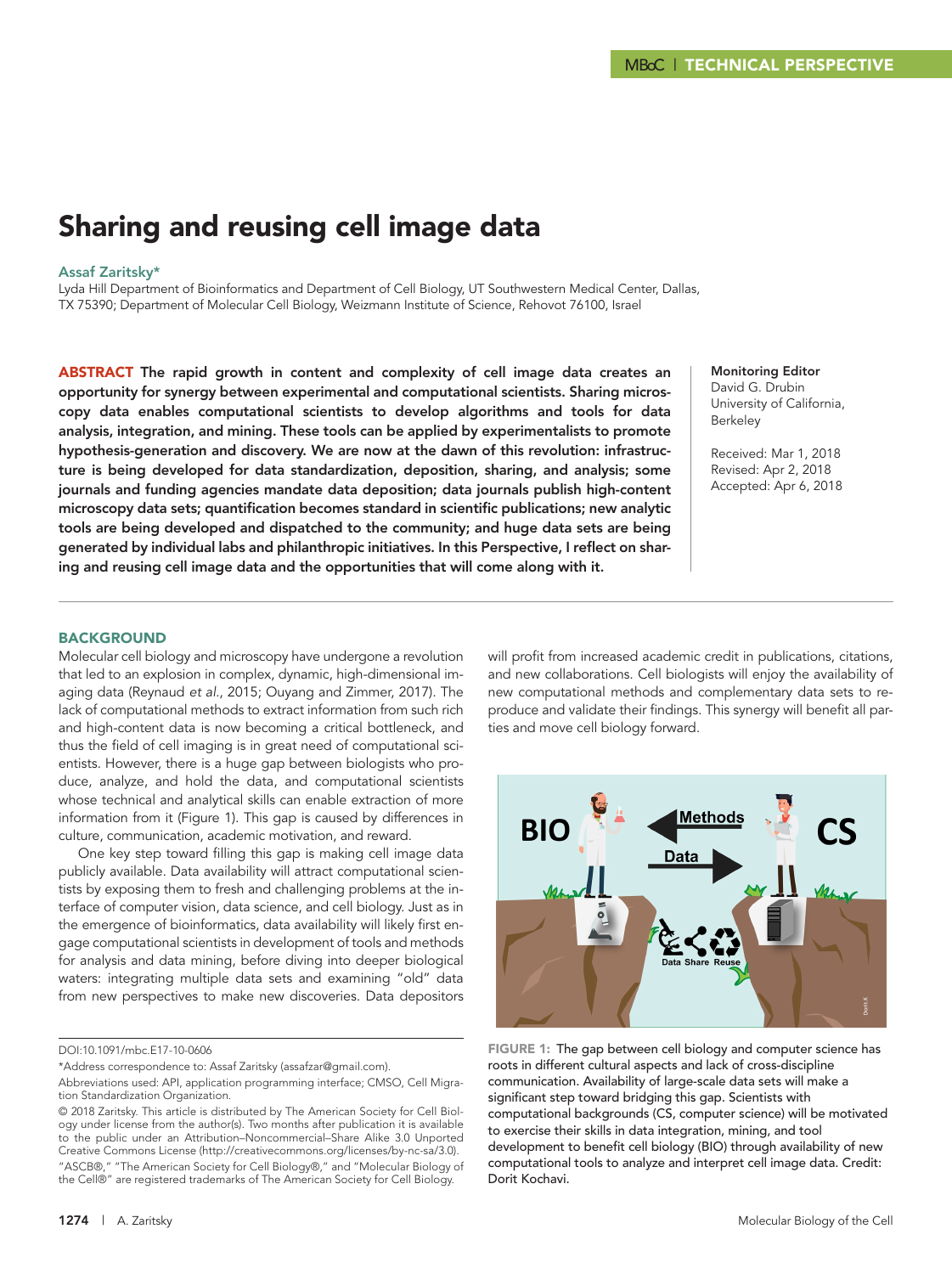Deposition of data in public repositories upon publication has become the standard in many fields such as gene expression, threedimensional protein structure and proteomics. Sharing enables reanalysis of the data by other scientists for replication, computational tool development and turning data to discovery. This is not the case for cell image data, where the complexity, multidimensionality, variability in experimental settings, lack of standardization and huge content complicate sharing and reuse. Here, I discuss the barriers toward open cell image data, the steps that are required to enable effective sharing and reuse, and the expected benefits to follow.

#### THE IMPACT OF IMAGE DATA SHARING

Public availability of cell image data is essential for improving reproducibility, assessment, and validation of new computational methods; integration and mining multiple data sets; and quantitatively examining previously published data from new angles to facilitate discovery (Pasquetto *et al.*, 2017). First and most obvious, deposition of image data in public repositories can help with what is referred to as the "reproducibility crisis" (Baker, 2016). Open data can reduce data cherry picking, enable independent validation of previous research outputs, simplify replication studies and allow generalization of conclusions to additional cell or experimental systems.

Most computational scientists in the field of cell imaging are focused on developing analytic tools for common universal computational problems such as preprocessing steps, registration, detection, segmentation, tracking, feature extraction, and classification (Meijering *et al.*, 2016). A critical aspect when presenting a new method is comparing its performance to alternative approaches. Accordingly, most current examples of reusing cell image data are aimed at the validation and assessment of new computational tools. For example, the Mitocheck project created a resource of genomewide phenotypic profiling (Neumann, Walter, *et al.*, 2010). Its image and imagederived data were reused to develop multiple methods such as inferring gene networks (Failmezger, Praveen *et al.*, 2013b), predicting gene function from RNAi-induced phenotypic similarities (Serrano-Solano *et al.*, 2017), unsupervised phenotyping (Failmezger *et al.*, 2013a), quantification of single cell motility in high-throughput timelapse screening data (Schoenauer Sebag *et al.*, 2015), and cell tracking (Lou and Hamprecht, 2011) (that also reused data from Li *et al.*, 2010). WND-CHARM, an image classification framework (Orlov *et al.*, 2008), used published cell images for benchmarking (Boland *et al.*, 1998; Boland and Murphy, 2001), and CP-CHARM, a CellProfiler-based image classification method (Uhlmann *et al.*, 2016), was validated also with additional data sets from the Broad Bioimage Benchmark Collection (Ljosa *et al.*, 2012). AveMap, a method to quantify monolayer migration (Deforet, Parrini, *et al.*, 2012) was verified on data from Simpson *et al.* (2008). Osokin *et al.* (2017) applied deep learning to infer the localization of one protein based on the spatial pattern of another protein; to train their model they used an existing data set (Dodgson, Chessel, Vaggi, *et al.*, 2017). Community competitions and benchmarking efforts, using curated standardized data, ground-truth annotations, and performance metrics, have proven effective at objectively comparing methods for particle tracking (Chenouard, Smal, De Chaumont, Maška, *et al.*, 2014), single molecule localization (Sage *et al.*, 2015), cell tracking (Ulman, Maška, *et al.*, 2017), nucleus detection (www.kaggle.com/c/ data-science-bowl-2018), and other methods (Meijering *et al.*, 2016). The benefit of competitions is twofold: users can more effectively select an existing method that is likely to perform well for their specific data, and method developers can demonstrate superiority of their method—a critical aspect for publication in the fields of applied computational sciences.

Secondary analysis of data can also produce new biological insight. In this mode, researchers extract new information from raw image data or image-derived features (e.g., cell/molecular trajectories, segmentation masks) by applying new analyses that were not considered in the original study. For example, data from the First World Cell Race (Maiuri *et al.*, 2012), a large-scale comparison of cell motility across 54 different adherent cell types, was reused by the same group to confirm an association between cell speed and persistent migration and then extended by a set of new experiments and theory to reveal a universal coupling that is mediated by actin flows (Maiuri, Rupprecht, Wieser, *et al.*, 2015). Lavi *et al.* (2016) introduced theory for competition between cell motility machinery and microbial antigen capture for myosin II. Their prediction that cells switch from persistent migration to unidirectional self-oscillation was validated by reanalyzing cell trajectories from Chabaud, Heuzé, *et al.* (2015). Meyers, Craig, and Odde (2006) tested their theoretical predictions linking cell size and shape to signaling by new analyses of previous data of Cdc42 activation in fibroblasts (Nalbant, Hodgson, *et al.*, 2004). Ji *et al.* reanalyzed raw dual-channel time-lapse imaging (Hu, Ji, *et al.*, 2007) to dissect the relationship between predicted adhesion forces and F-actin-vinculin interactions (Ji *et al.*, 2008). Abdullah *et al.* segmented individual cells in an epithelial tissue reusing time lapse images of developing *Drosophila* pupae from Besson, Bernard, *et al.* (2015). They demonstrated that the probability of cell division increases exponentially with the number of cell edges and developed theory to propose that this is responsible for the observed cell-edge distribution (Abdullah *et al.*, 2017). Thurley *et al.* developed "response-time modeling" as a framework to unify and interpret knowledge on intra- and intercellular signaling pathways (Thurley *et al.*, 2018) and applied it to published experimental and simulated cytokine secretion data (Dorner, Dorner, Zhou, *et al.*, 2009; Busse *et al.*, 2010; Han, Bagheri, *et al.*, 2012; Thurley Gerecht, Friedmann, and Höfer, 2015). Yang and Svitkina carefully reassessed published electron tomography data from Urban *et al.* (2010) and reported the existence of numerous branched actin filaments in lamellipodia that have been overlooked in the original study reporting their absence (Yang and Svitkina, 2011).

In my own research, I reanalyzed data from Serra-Picamal, Conte, *et al.* (2012) to test plithotaxis—the tendency for each individual cell within a collectively migrating monolayer to migrate along the local orientation of the maximal principal stress (Tambe, Hardin, *et al.*, 2011). I found that plithoatxis is a property attributed to a small subgroup of cells that migrate more effectively (Zaritsky *et al.*, 2015b). By designing new algorithms, I discovered that coordinated stress precedes coordinated motion and by reanalyzing published data from another group (Das *et al.*, 2015), proposed that several tight-junction proteins play a role in transmission of aligned stress to aligned motion (Zaritsky *et al.*, 2015b). I also used the same data to validate a new method developed for quantification of colocalization and coalignment data (Zaritsky *et al.*, 2017).

Integrating data sets from multiple sources have the potential to discover patterns that are not possible to infer from individual studies (Lahat *et al.*, 2015). Williams, Moore, Li, *et al.* (2017) recently illustrated the benefit of image-derived data integration. By combining information from three independent data sets (Fuchs, Pau, *et al.*, 2010; Rohn *et al.*, 2011; Graml, Studera, Lawson, Chessel, *et al.*, 2014), the authors suggested a new gene-network controlling cell shape that could not be inferred from single studies. This first example is setting the stage for future ambitious "meta-analysis" studies, for example, integration of imaging and omics-based data sets for system-level genotype-phenotype mapping.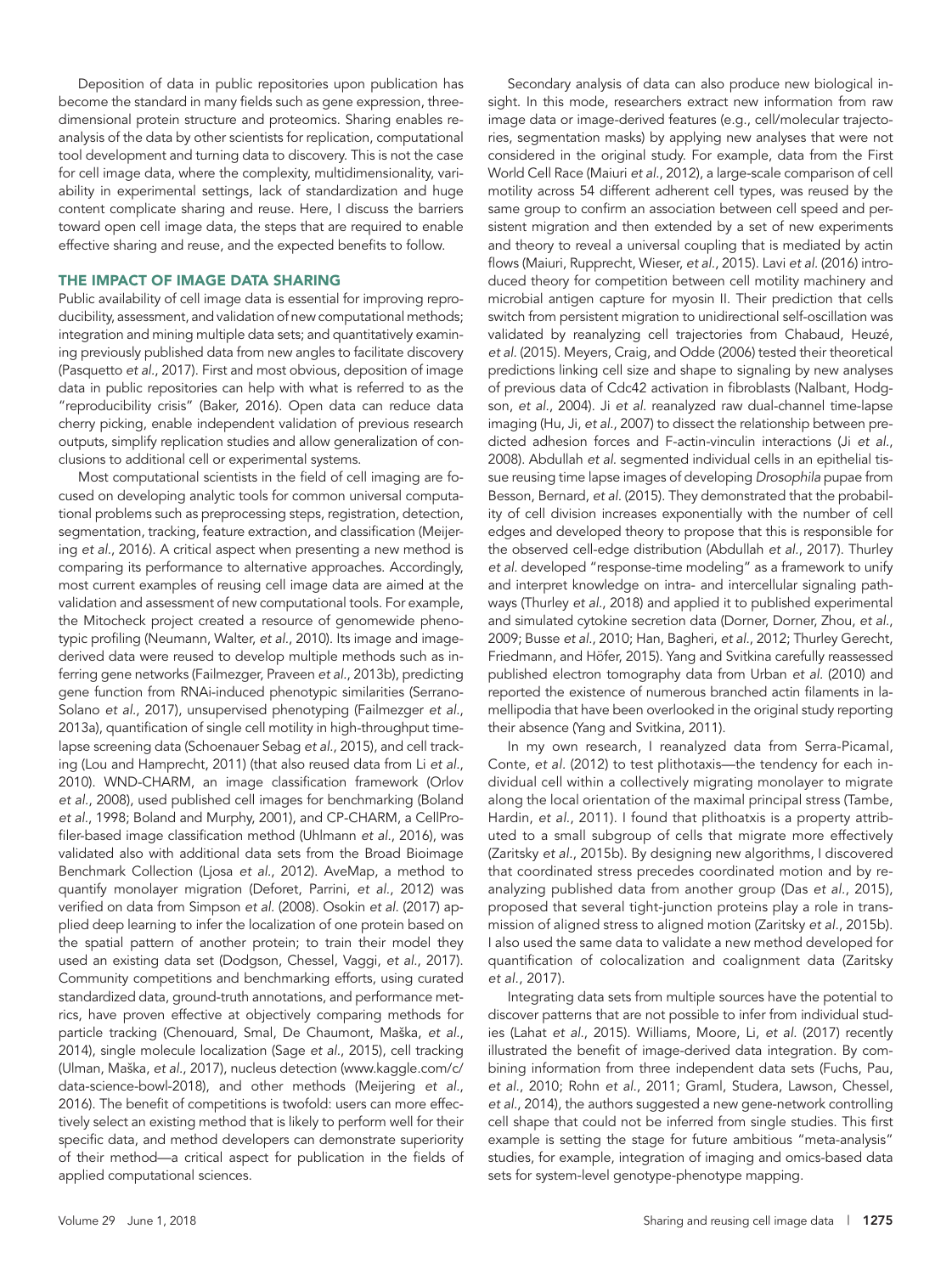Current advances in cell biology resemble the famous parable of the blind men and an elephant, in which each blind man inspects a different part of the elephant body, revealing a limited aspect of reality. Conceptualizing the elephant requires integration of all partial observations. Similarly, the ultimate impact in opening cell image data could come from the integration of partial observations to a complete understanding of the "biological scene." This will be achieved by the integration of complementary data and by the use of complementary tools that examine data from different perspectives.

# BARRIERS AND SOLUTIONS TOWARD OPEN CELL IMAGE DATA

Cultural conventions and the lack of infrastructure are the main hurdles limiting image data sharing and reuse. In recent years we have witnessed independent seeds of infrastructure building, generation of high-content data sets and a growing appreciation of interdisciplinary and collaborative science. Together these seeds mark a beginning of a time to open cell image data and import concepts of "big data" science to cell biology.

Convincing biologists to open their data is not trivial. Historically, cell biology lacks a culture of data sharing, and experimentalists are still accustomed to holding on to their image data. For example, in response to my request for published image data (in a "glamour" journal with a "data availability on request" statement), the corresponding author refused with the argument that "This might not be the best way to optimize scientific progress, but given the current rules of the game, it is what it is." This is apparently a more general problem, not limited solely to cell image data, as implicated by a recent notorious editorial that raised the concern that "the system will be taken over" by what they called "research parasites" (Longo and Drazen, 2016). As a nice response, Casey Greene (Pennylvania State University) has initiated a "Parasite Award" (http://researchparasite .com/) for scientists practicing secondary data analysis and the "Symbiont Award" (http://researchsymbionts.org/) for experimentalists who shared their data.

Although the vast majority of experimentalists agree with the general concept that data produced from public funds should become publicly available for general reuse, many feel genuinely frustrated about the idea of putting in the extra work to allow others to benefit from the expensive and labor-intensive data they generated. More specific concerns are that the lack of detailed understanding of the primary research could lead to erroneous conclusions and competition with others when additional analyses were planned (Longo and Drazen, 2016). Rewarding the sharing of primary research data could be key in changing this paradigm (Wallis *et al.*, 2013). For example, it is established that papers with open data receive more citations over long time frames (Piwowar and Vision, 2013); funding agencies could credit researchers whose data are reused by others. To reach solid conclusions, data scientists must understand the full extent of the biological complexity in the data (Zaritsky, 2016), which almost always require direct communication with the data generators. Such interaction could even lead to closer partnerships and sought-after experimental validations of hypotheses that emerged from the secondary analyses. Thus, researchers who practice secondary analyses should strive to involve the primary data generators as collaborators and share credit.

Image data sets with potential for reuse have scientific value on their own and so deserve direct academic credit. Accordingly, on deposition, data sets are assigned a unique identifier (doi) that can be later referenced independently of the scientific study. *BMC Research Notes* was the first journal to identify the potential impact,

introducing "data format" as a new article type (O'Donnell *et al.*, 2008). Since then, many journals introduced Resources or Tools/ Methods/Software article types. GigaScience was the first to focus on data and other research products as its main publication entity, also providing means for data deposition (Sneddon *et al.*, 2012) (http://gigadb.org/). This initiative was followed by Nature's Scientific Data. Data sets that are selected for publication must follow the findable, accessible, interoperable, and reusable (FAIR) principles (Wilkinson *et al.*, 2016) and be assessed based on their soundness and potential for future reuse. Examples of cell-image-based data sets include Zaritsky *et al.* (2015a), Bray *et al.* (2017), Pascual-Vargas *et al.* (2017), and Lukeš *et al.* (2018).

It is not only a change of culture that is needed. The size, complexity, variability, and lack of standardized formats and metadata make the deposition process labor intensive and tedious, thus discouraging experimentalists. Data curation and deposition should become as simple and straightforward as possible and ideally provide academic reward to encourage experimentalists to share their data.

Unlike omics data, until very recently there was no public repository dedicated for large-scale imaging data (Lemberger, 2015). The Image Data Resource (https://idr.openmicroscopy.org/about/) (Williams, Moore, Li, *et al.*, 2017) is an open online platform for publishing, visualizing, and mining high-content cell image data sets. It contains curated large-scale data sets with raw and processed image data, together with phenotypic annotations, standardized vocabulary, and software infrastructure to allow straightforward querying and visualization. Earlier image repositories did not provide a complete suite to enable these functionalities. These include Yale Image Finder (Xu *et al.*, 2008), retrieving images based on their textual description; PhenoImageShare (Adebayo *et al.*, 2016), the first to provide infrastructure linking annotated ontologies-based tags to phenotypic-based user queries; the JCB Data Viewer (http://jcb -dataviewer.rupress.org/) (Hill, 2008); The Cell Image Library (http:// www.cellimagelibrary.org/) (Orloff *et al.*, 2013); and the Systems Science of Biological Dynamics database (http://ssbd.qbic.riken.jp) (Tohsato, Ho, *et al.*, 2016). The Broad BioImage Benchmark Collection (https://data.broadinstitute.org/bbbc/) (Ljosa *et al.*, 2012) is a resource for methods benchmarking. It includes raw data sets, ground-truth annotations for benchmarking and criteria for evaluating each data set.

The complexity and costs of storing and managing large-scale image data cannot be overemphasized. In the near future, storage requirements, even at a single institution level, will easily exceed the petabyte (1 PB = 1000 TB) scale (Ouyang and Zimmer, 2017). Such content poses great challenges in terms of storage, retrieval, and mining. In a recent white paper, Ellenberg, Swedlow, *et al.* (2018) proposed a two-layered model where a *data archive* is used for data and metadata storage and access and *added-value* databases, a subset of the data archive, is identified as having greater potential for reuse by the community and provided with additional curation, annotation, and standardization. Obvious data sets that fit these criteria include atlases and high-content genetic phenotypic screens. Recent advances in molecular biology, microscopy, and automation enable the generation of such data sets even at individual labs (e.g., Cai, Hossain, *et al.*, 2017). However, large-scale imaging consortia, community efforts, and philanthropic projects have the potential to produce larger-scale and more controlled image-data resources. One example is the Allen Institute of Cell Science, having the ultimate goal of building an integrated model of cell structure, organization, and function. Toward this goal, they genome-edited human stem cells (Roberts, Haupt, *et al.*, 2017) and made highly standardized microscopy raw data and image-derived features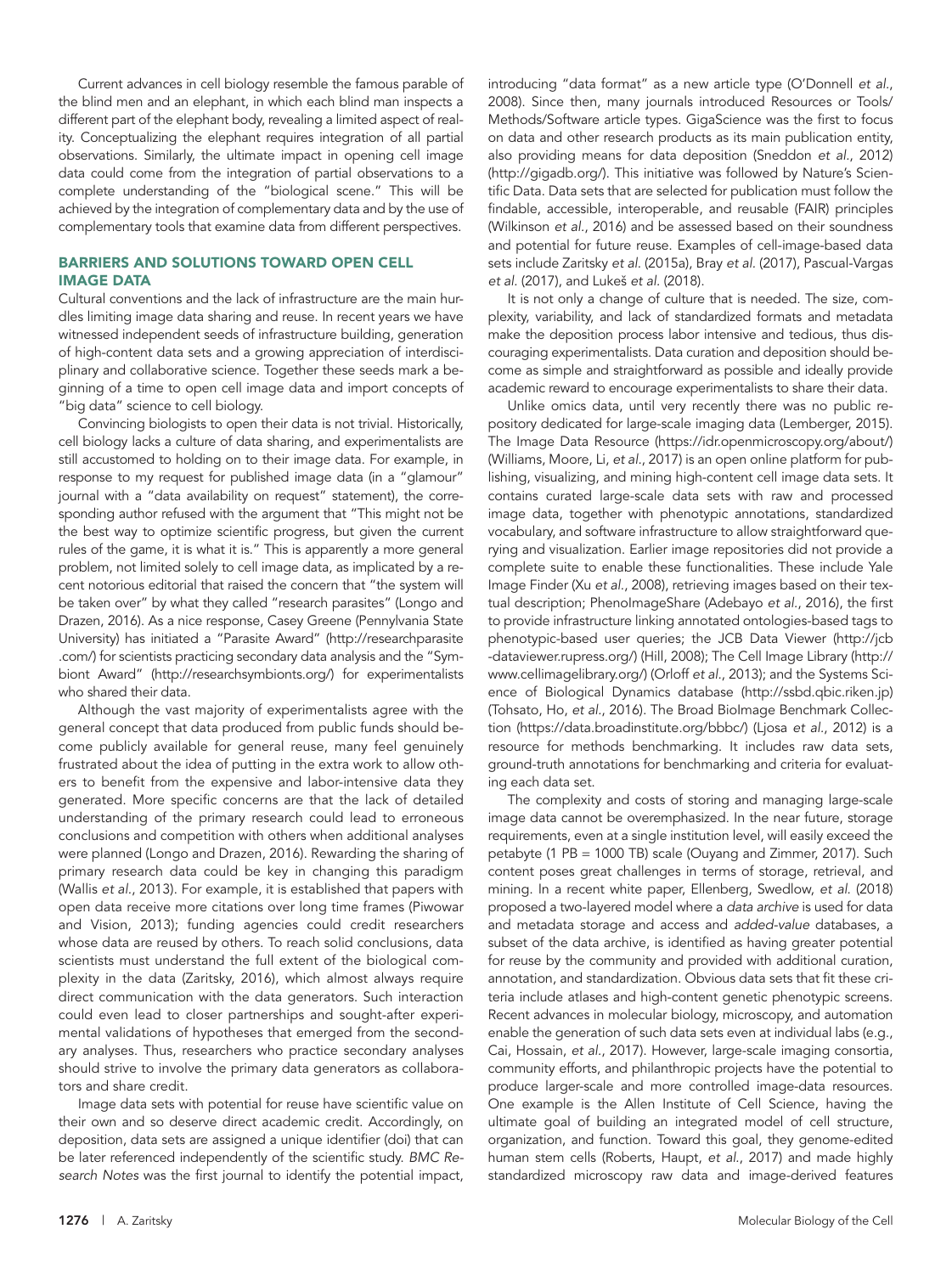publicly available through their Cell Explorer (www.allencell.org/ image-data-downloads.html) (Horwitz, 2016). Other examples include Euro-Bioimaging (www.eurobioimaging.eu/), the Chan Zuckerberg initiative (https://chanzuckerberg.com/) (Bargmann, 2018), MultiMOT (https://multimot.org/) (Masuzzo and Martens, 2015), and the Human Cell Atlas (www.humancellatlas.org/) (Regev *et al.*, 2017). The reuse potential of more specific imaging studies is less obvious and archiving would be determined per-case based on the community priorities (Ellenberg, Swedlow, *et al.*, 2018). Infrastructure such as SourceData (Liechti, George, Götz, El-Gebali, *et al.*, 2017), which links published figures to their underlying source data, can improve reproducibility in cases where the raw data are not archived. Storage costs and personnel (software engineers, data curators, and high performance computing specialists) are the major financial expenses essential to build and maintain large data repositories. Involvement of government support, funding agencies, industrial partners, and philanthropy is crucial, especially for the recognition and support of software development and high-performance computing needed to embed informatics as an integral part of advancing cell biology and for long-term maintenance of large-scale repositories and tools (Cardona and Tomancak, 2012; Prins, De Ligt, *et al.*, 2015).

A key aspect toward successful data dissemination and mining is organizing the metadata for flexible retrieval and interrogation, while keeping data deposition simple and fast. This fine balance poses challenges in data standardization, storage, and retrieval even more prominently in the complex landscape of cell imaging. Standardized data formats, community reporting guidelines, Application programming interfaces (APIs, which are software infrastructure to simplify use to technologies in developing applications), and visualization tools must be defined and developed toward this goal. Standard domain terminology, formally termed *controlled vocabulary*, enables harmonized data representation, which is necessary for querying across data sets. Many of the terms in a controlled vocabulary can be borrowed from existing ontologies, which are formalized hierarchical descriptions of a specific domain. Several ontologies describing experimental assays, cell types, and their phenotypes and behavior were recently defined (Visser *et al.*, 2011; Hoehndorf *et al.*, 2012; Sarntivijai *et al.*, 2014; Sluka *et al.*, 2014; Jupp *et al.*, 2016), and new ontologies can be constructed on need.

The *minimal reporting requirements* define the smallest set of metadata required to enable future data querying and integration. These include information on the model system, experiments, and microscopy used to generate the data, all in terms of the controlled vocabulary. Deciding on the minimal set tunes reuse possibilities with ease of data submission and should be carefully determined. Cell image data come in a wide range of proprietary and open file formats (Linkert *et al.*, 2010). Controlled vocabularies can also aid in standardizing these data formats and implementing APIs to handle this data harmonization (Orchard *et al.*, 2005). A successful example is the Open Microscopy Environment (Goldberg *et al.*, 2005), providing the software infrastructure to store, share, and query image data from different sources.

Distribution of image-derived features along the raw image data can be extremely beneficial in terms of reuse. The Cell Migration Standardization Organization (CMSO), a community effort toward the development of community standards for the field of cell migration that I am part of, has currently taken the challenge of defining and implementing data formats to harmonize routine analyses outputs, starting with a data format for trajectories of cells or molecular events (https://github.com/CellMigStandOrg/biotracks). Similar steps have been made by Rigano and Strambio-De-Castillia, who

just released a cross-platform data management infrastructure for particle tracking data (http://omega.umassmed.edu/) (Rigano *et al.*, 2018), using their minimal reporting requirements (Rigano and De Castillia, 2017). Efforts have been also made in the arena of mathematical modeling (Macklin and Friedman, 2018), for example, Multi Cellular Data Standard, a new data format for multicellular data (Friedman *et al.*, 2016).

Altogether, the emerging infrastructures of data-rich repositories, controlled vocabularies, minimal reporting requirements, and APIs will enable data-focused exploratory or hypothesis-driven queries that will lead to new discoveries.

# RECRUITING COMPUTATIONAL SCIENTISTS TO CELL BIOLOGY THROUGH OPEN DATA

The question of how far secondary analysis can take us has already been answered in other fields. For example, in the omics fields, computational scientists who never held a pipette can be the ones driving the biological interrogation. They, of course come along with others who develop computational tools and who provide bioinformatics services in core facilities, as a range of individuals contributing in different ways to the field. For cell imaging, even when the data become widely available, cultural barriers still stand in the way of attracting computational scientists, including appreciation of secondary-analysis research by the cell biology community, adequate academic reward and career opportunities, and crossdisciplinary training.

Development of tools facilitate access to information previously unattainable and so can be more scientifically impactful than making a scientific discovery. In the past few years we have seen Nobel laureates who developed cryoelectron and superresolved fluorescence microscopy. We have also witnessed how software tools, such as BLAST (sequence analysis) (Altschul *et al.*, 1990), changed the way that science is performed and greatly helped in the emergence of bioinformatics as an independent field. Public data and benchmarks are necessary to make this leap in what is called *bioimage informatics* (Peng, 2008), but this is not sufficient. Adaptation of existing algorithms to cell image data, dealing with the inherent variability and noise in experimental biology and paying attention to software engineering and usability usually lacks the mathematical rigor and novelty sought in top-tier computer science, while also lacking the biological novelty sought in cell biology (Cardona and Tomancak, 2012). Another discrepancy comes from the underlying motivation: for applied computer scientists elegant math and outperforming the state of the art (even by a margin) are the goals, whereas studies in cell biology are motivated by better understanding of a specific biological process, using whatever available techniques (Meijering *et al.*, 2016). We have seen multiple success stories in the past 15 years—bioimage analysis tools that are used by thousands of scientists around the globe (e.g., Carpenter *et al.*, 2006; Sommer *et al.*, 2011; de Chaumont *et al.*, 2012; Schneider *et al.*, 2012). A positive action was made by journals offering new article types focusing on tool and software development, for example, PLoS Biology's "Meta-Research" section on data-driven and meta-analytic research (Kousta *et al.*, 2016). Another positive sign is the growing community of bioimage analysts (in Europe, NEUBIAS, http://neubias.org/), as a bridge between tool developers and biology end users.

Roles of computational scientists in cell biology can go beyond number crunching, statistical analyses, and tool development. The mass and complexity of microscopy data create an opportunity for computational scientists to decipher fundamental biological processes by analyzing image data. Of course, discovery of complex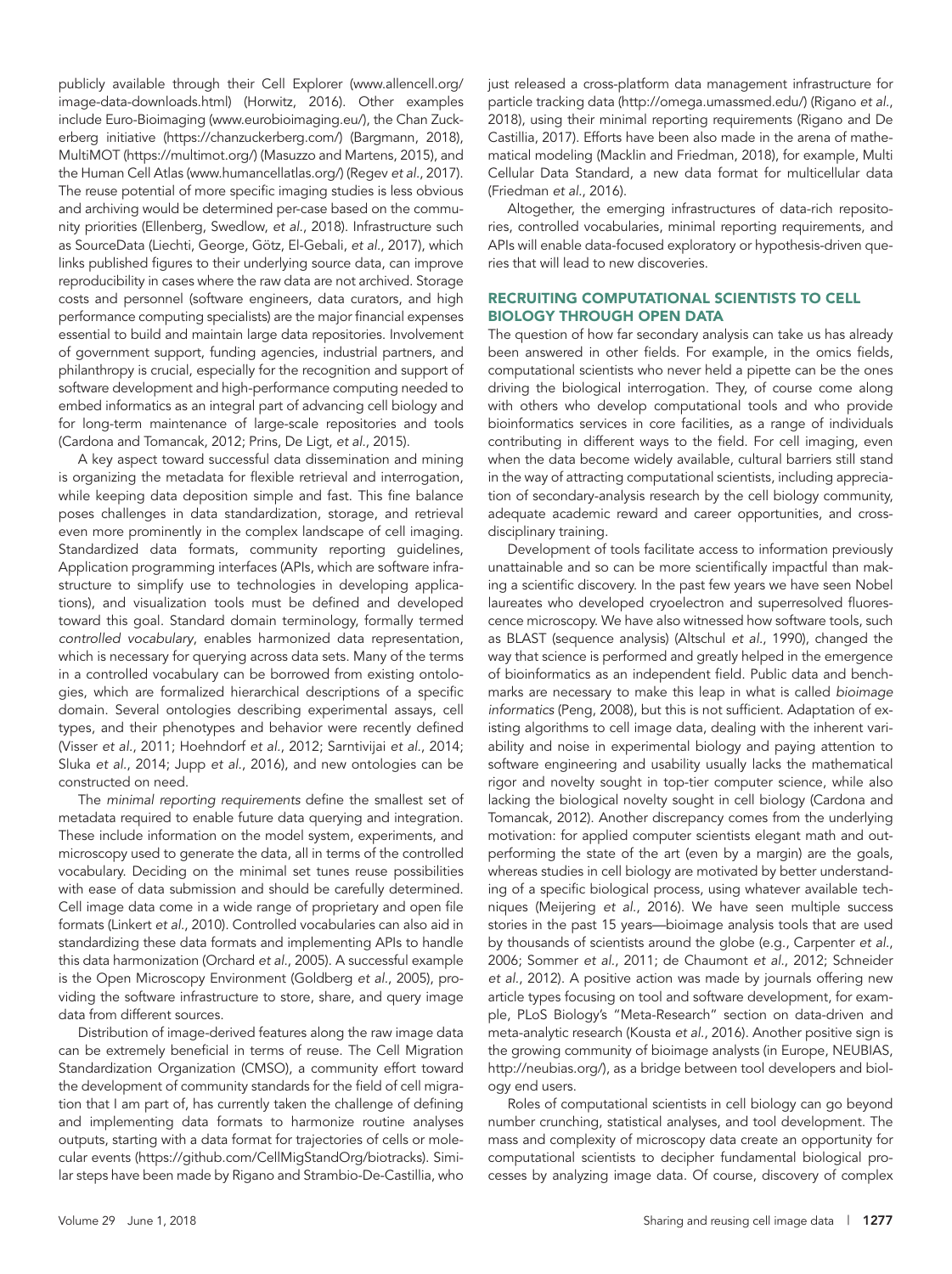dynamic patterns requires deep domain knowledge of the biological process, the experimental possibilities, the type of information that can be extracted, and the computational tools to extract it. This notion was shouted out in several recent opinion pieces. Markowetz (2017) argued that "computational biologists are just biologists using a different tool," and I introduced the "dry cell biologist" and its role in promoting interdisciplinary team science (Zaritsky, 2016), which was also proposed as an evident mode of performing modern cell biology by Horwitz (2016). To facilitate this type of research, results should not be assessed based on the amount of new data generated but instead on the findings and biological insight extracted from the data regardless of the purpose for which they were originally generated. This problem was evidently stated by an anonymous reviewer of one of my manuscripts, "…a major criticism of the current manuscript, which identifies real and important relations, is using previously published data instead of independently performing the experiment."

Big data are not the end of hypothesis-driven science (Mazzocchi, 2015). It is true that mining through massive cell image public data sets, extracting complex patterns and turning it to new biological insight, is going to become a more prevalent mode of science in the near future. However, the concern that discovery-driven data science may find spurious correlations with no biological interpretation is real and must be addressed by a careful examination of different experimental methods and systems. For a dry cell biologist, this can be achieved by engaging an experimentalist collaborator to jointly decipher a pattern discovered via mining existing data or, alternatively, by finding independent existing data sets and developing new analyses to test the hypotheses from different angles.

After all is said and done, the most influential "carrots and sticks" toward open data and engaging scientists with solid computational background in cell biology are in the hands of journals and funding agencies. Similarly to the omics fields, they should become more involved: funders should require the sharing of cell image data, and journals must enforce public dissemination to ensure reproducibility. Funding agencies should promote collaborative projects, fund software solutions for cell imaging big data, and explicitly support maintenance of such projects and experts in high-performance computing and software engineering (Cardona and Tomancak, 2012; Prins, De Ligt, *et al.*, 2015). New multidisciplinary education and training programs must be established to bridge the technical and cultural gap between the disciplines (Meijering *et al.*, 2016).

## NOW IS THE TIME!

New techniques in genome engineering and microscopy facilitate the generation of high-content cell image data. At the same time, cell biology is advancing to more physiologically relevant and complex systems. Together, the content and complexity of this new generation of cell image data are making visual assessment impossible. Data scientists are needed to develop tools to quantify these data and decipher the complex patterns that are encapsulated in them. One key step toward engaging scientists from a computational background to cell biology is to open data. These issues were discussed in a special interest subgroup that I organized last year at the American Society for Cell Biology (ASCB)|EMBO annual meeting (https://assafzar.wixsite.com/ascb2017-subgroup), during which three key components were highlighted (Figure 2): 1) changing cultural barriers regarding sharing primary research data, rewarding depositors, recognition of results derived by secondary analysis and scientists who specialize in it, and improving communication



FIGURE 2: The components needed to bring data science to cell biology and the role of sharing image data for secondary analysis.

between the fields; 2) building infrastructure to enable easy data deposition and mining: repositories, standardized data formats, APIs and visualization tools; and 3) developing new computational methods to deal with the inherent complexity and variability of these data. Although many encouraging signs suggest that the field is moving in this direction, there are still plenty of challenges ahead. Cell image data science is expected to face similar computational challenges to those of other "big data" fields, such as genomics, experience in data acquisition, storage, distribution, and analysis (Stephens *et al.*, 2015). Exciting times lie ahead of us come and join in!

## ACKNOWLEDGMENTS

I acknowledge support by a National Institutes of Health Grant to Gaudenz Danuser (P01 GM103723). I thank the following researchers for sharing with me their imaging data for secondary analysis that have led to publications: Xavier Serra-Picamal and Xavier Trepat; Tamal Das and Joachim Spatz; and Yun-Yu Tseng, M. Angeles Rabadán, and Alan Hall. I thank the members of the CMSO, where I first started to think about what infrastructure is needed for opening cell migration data. In particular, I thank Paola Masuzzo, who was the driving engine behind CMSO, and initiated, together with me, the ASCB subgroup on sharing and reusing cell image data. I also thank Lennart Martens and MultiMOT for sponsoring the subgroup and all who participated in it. I am thankful to Dorit Kochavi for drawing Figure 1. I thank Zvi Kam, Meghan Driscoll, Yaron Orenstein, Arieh Zaritsky, Kota Miura, Amir Rubinstein, and Sandy Schmid for discussions and constructive feedback on the manuscript. Last, I thank Gaudnez Danuser for his mentorship and especially for providing me with the freedom to drift from my official research projects to spend time on independent community efforts such as CMSO that led to the writing of this Perspective.

#### **REFERENCES**

Boldface names denote co–first authors.

- Abdullah A, Avraam D, Chepizhko O, Vaccari T, Zapperi S, La Porta CA, Vasiev B (2017). Universal statistics of epithelial tissue topology. arXiv: 1710.08527.
- Adebayo S, McLeod K, Tudose I, Osumi-Sutherland D, Burdett T, Baldock R, Burger A, Parkinson H (2016). PhenoImageShare: an image annotation and query infrastructure. J Biomed Semant 7, 35.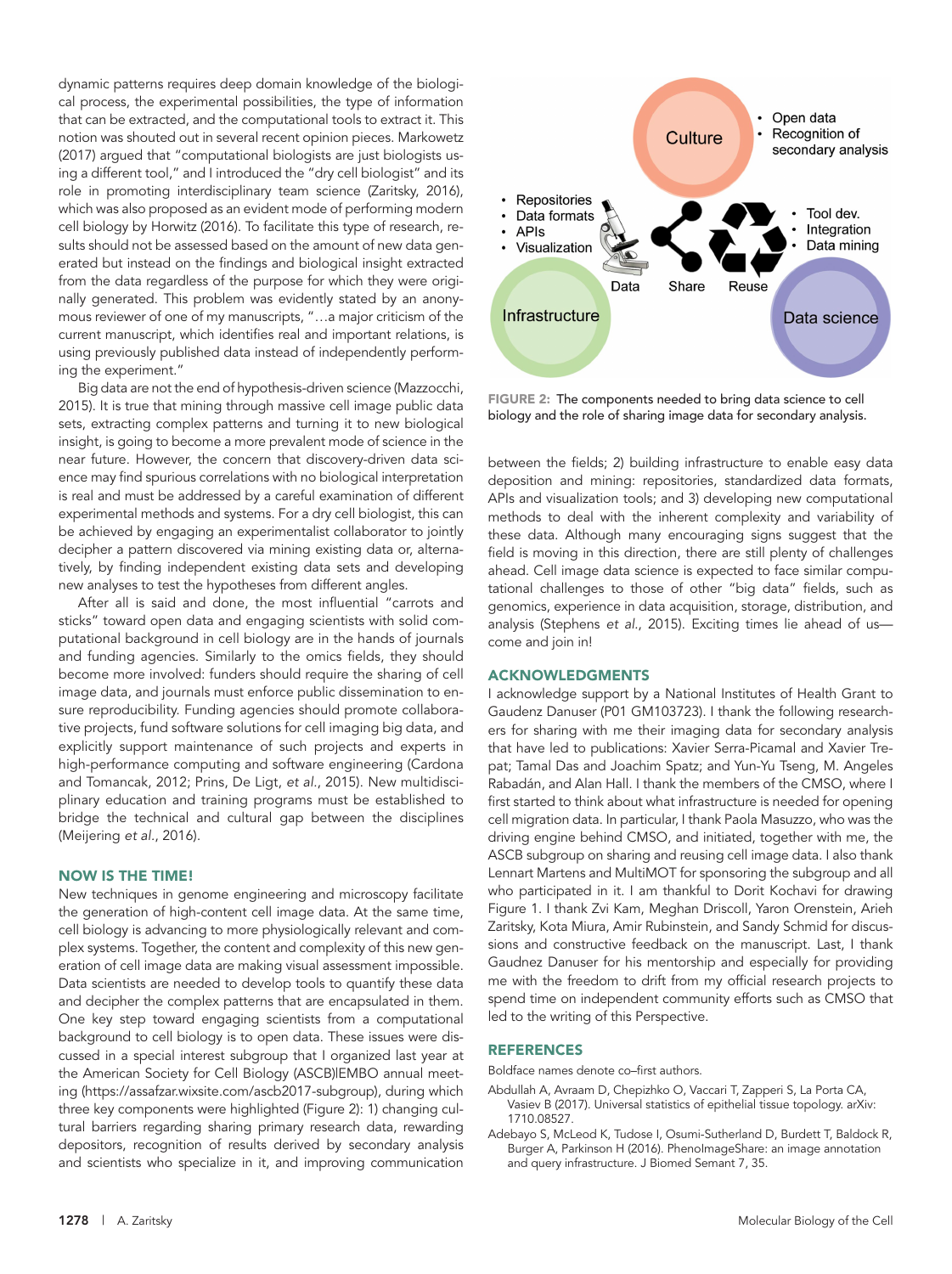Altschul SF, Gish W, Miller W, Myers EW, Lipman DJ (1990). Basic local alignment search tool. J Mol Biol 215, 403–410.

Baker M (2016). Reproducibility crisis? Nature 533, 26.

Bargmann C (2018). How the Chan Zuckerberg Science Initiative plans to solve disease by 2100. Nature 553, 19–21.

Besson C, Bernard F, Corson F, Rouault H, Reynaud E, Keder A, Mazouni K, Schweisguth F (2015). Planar cell polarity breaks the symmetry of PAR protein distribution prior to mitosis in Drosophila sensory organ precursor cells. Curr Biol 25, 1104–1110.

Boland MV, Markey MK, Murphy RF (1998). Automated recognition of patterns characteristic of subcellular structures in fluorescence microscopy images. Cytometry 33, 366–375.

Boland MV, Murphy RF (2001). A neural network classifier capable of recognizing the patterns of all major subcellular structures in fluorescence microscope images of HeLa cells. Bioinformatics 17, 1213–1223.

Bray M-A, Gustafsdottir SM, Ljosa V, Singh S, Sokolnicki KL, Bittker JA, Bodycombe NE, Dančík V, Hasaka TP, Hon C (2017). A dataset of images and morphological profiles of 30,000 small-molecule treatments using the Cell Painting assay. GigaScience 6, 1–5.

Busse D, de la Rosa M, Hobiger K, Thurley K, Flossdorf M, Scheffold A, Höfer T (2010). Competing feedback loops shape IL-2 signaling between helper and regulatory T lymphocytes in cellular microenvironments. Proc Natl Acad Sci USA 107, 3058–3063.

Cai Y, Hossain MJ, Heriche J-K, Politi AZ, Walther N, Koch B, Wachsmuth M, Nijmeijer B, Kueblbeck M, Martinic M (2017). An experimental and computational framework to build a dynamic protein atlas of human cell division. bioRxiv 227751.

Cardona A, Tomancak P (2012). Current challenges in open-source bioimage informatics. Nat Methods 9, 661–665.

Carpenter AE, Jones TR, Lamprecht MR, Clarke C, Kang IH, Friman O, Guertin DA, Chang JH, Lindquist RA, Moffat J, *et al.* (2006). CellProfiler: image analysis software for identifying and quantifying cell phenotypes. Genome Biol 7, R100.

Chabaud M, Heuzé ML, Bretou M, Vargas P, Maiuri P, Solanes P, Maurin M, Terriac E, Le Berre M, Lankar D, *et al.* (2015). Cell migration and antigen capture are antagonistic processes coupled by myosin II in dendritic cells. Nat Commun 6, 7526.

Chenouard N, Smal I, De Chaumont F, Maška M, Sbalzarini IF, Gong Y, Cardinale J, Carthel C, Coraluppi S, Winter M, *et al.* (2014). Objective comparison of particle tracking methods. Nat Methods 11, 281–289.

Das T, Safferling K, Rausch S, Grabe N, Boehm H, Spatz JP (2015). A molecular mechanotransduction pathway regulates collective migration of epithelial cells. Nat Cell Biol 17, 276–287.

de Chaumont F, Dallongeville S, Chenouard N, Herve N, Pop S, Provoost T, Meas-Yedid V, Pankajakshan P, Lecomte T, Le Montagner, *et al.* (2012). Icy: an open bioimage informatics platform for extended reproducible research. Nat Methods 9, 690–696.

Deforet M, Parrini MC, Petitjean L, Biondini M, Buguin A, Camonis J, Silberzan P (2012). Automated velocity mapping of migrating cell populations (AVeMap). Nat Methods 9, 1081–1083.

Dodgson J, Chessel A, Vaggi F, Giordan M, Yamamoto M, Arai K, Madrid M, Geymonat M, Abenza JF, Cansado J (2017). Reconstructing regulatory pathways by systematically mapping protein localization interdependency networks. bioRxiv 116749.

Dorner BG, Dorner MB, Zhou X, Opitz C, Mora A, Güttler S, Hutloff A, Mages HW, Ranke K, Schaefer M (2009). Selective expression of the chemokine receptor XCR1 on cross-presenting dendritic cells determines cooperation with CD8+ T cells. Immunity 31, 823–833.

Ellenberg J, Swedlow JR, Barlow M, Cook CE, Patwardhan A, Brazma A, Birney E (2018). Public archives for biological image data. arXiv: 1801.10189.

Failmezger H, Fröhlich H, Tresch A (2013a). Unsupervised automated high throughput phenotyping of RNAi time-lapse movies. BMC Bioinformat 14, 292.

Failmezger H, Praveen P, Tresch A, Fröhlich H (2013b). Learning gene network structure from time laps cell imaging in RNAi Knock downs. Bioinformatics 29, 1534–1540.

Friedman SH, Anderson AR, Bortz DM, Fletcher AG, Frieboes HB, Ghaffarizadeh A, Grimes DR, Hawkins-Daarud A, Hoehme S, Juarez EF, *et al.* (2016). MultiCellDS: a standard and a community for sharing multicellular data. bioRxiv 090696.

Fuchs F, Pau G, Kranz D, Sklyar O, Budjan C, Steinbrink S, Horn T, Pedal A, Huber W, Boutros M (2010). Clustering phenotype populations by genome-wide RNAi and multiparametric imaging. Mol Syst Biol 6, 370.

Goldberg IG, Allan C, Burel J-M, Creager D, Falconi A, Hochheiser H, Johnston J, Mellen J, Sorger PK, Swedlow JR (2005). The Open Microscopy Environment (OME) Data Model and XML file: open tools for informatics and quantitative analysis in biological imaging. Genome Biol 6, R47.

Graml V, Studera X, Lawson JL, Chessel A, Geymonat M, Bortfeld-Miller M, Walter T, Wagstaff L, Piddini E, Carazo-Salas RE (2014). A genomic Multiprocess survey of machineries that control and link cell shape, microtubule organization, and cell-cycle progression. Dev Cell 31, 227–239.

Han Q, Bagheri N, Bradshaw EM, Hafler DA, Lauffenburger DA, Love JC (2012). Polyfunctional responses by human T cells result from sequential release of cytokines. Proc Natl Acad Sci USA 109, 1607–1612.

Hill E (2008). Announcing the JCB DataViewer, a browser-based application for viewing original image files. J Cell Biol 183, 969.

Hoehndorf R, Harris MA, Herre H, Rustici G, Gkoutos GV (2012). Semantic integration of physiology phenotypes with an application to the Cellular Phenotype Ontology. Bioinformatics 28, 1783–1789.

Horwitz R (2016). Interdisciplinary Team Science in Cell Biology. Trends Cell Biol 26, 796–798.

Hu K, Ji L, Applegate KT, Danuser G, Waterman-Storer CM (2007). Differential transmission of actin motion within focal adhesions. Science 315, 111–115.

Ji L, Lim J, Danuser G (2008). Fluctuations of intracellular forces during cell protrusion. Nat Cell Biol 10, 1393–1400.

Jupp S, Malone J, Burdett T, Heriche J-K, Williams E, Ellenberg J, Parkinson H, Rustici G (2016). The cellular microscopy phenotype ontology. J Biomed Semant 7, 28.

Kousta S, Ferguson C, Ganley E (2016). Meta-research: broadening the scope of PLOS Biology. PLoS Biol 14, e1002334.

Lahat D, Adali T, Jutten C (2015). Multimodal data fusion: an overview of methods, challenges, and prospects. Proc IEEE 103, 1449–1477.

Lavi I, Piel M, Lennon-Duménil A-M, Voituriez R, Gov NS (2016). Deterministic patterns in cell motility. Nat Phys 12, 1146–1152.

Lemberger T (2015). Image Data in Need of a Home, Heidelberg, Germany: EMBO Press.

Li F, Zhou X, Ma J, Wong ST (2010). Multiple nuclei tracking using integer programming for quantitative cancer cell cycle analysis. IEEE Trans Med Imag 29, 96–105.

Liechti R, George N, Götz L, El-Gebali S, Chasapi A, Crespo I, Xenarios I, Lemberger T (2017). SourceData: a semantic platform for curating and searching figures. Nat Methods 14, 1021.

Linkert M, Rueden CT, Allan C, Burel J-M, Moore W, Patterson A, Loranger B, Moore J, Neves C, MacDonald D, *et al.* (2010). Metadata matters: access to image data in the real world. J Cell Biol 189, 777–782.

Ljosa V, Sokolnicki KL, Carpenter AE (2012). Annotated high-throughput microscopy image sets for validation. Nat Methods 9, 637–637.

Longo DL, Drazen JM (2016). Data sharing. N Engl J Med 374, 276–277.

Lou X, Hamprecht FA (2011). Structured learning for cell tracking. Adv Neural Inf Process Syst, 1296–1304.

Lukeš T, Pospíšil J, Fliegel K, Lasser T, Hagen GM (2018). Quantitative super-resolution single molecule microscopy dataset of YFP-tagged growth factor receptors. GigaScience 7, 1–10.

Macklin P, Friedman SH (2018). Open source tools and standardized data in cancer systems biology. bioRxiv, 244319.

Maiuri P, Rupprecht J-F, Wieser S, Ruprecht V, Bénichou O, Carpi N, Coppey M, De Beco S, Gov N, Heisenberg C-P, *et al.* (2015). Actin flows mediate a universal coupling between cell speed and cell persistence. Cell 161, 374–386.

Maiuri P, Terriac E, Paul-Gilloteaux P, Vignaud T, McNally K, Onuffer J, Thorn K, Nguyen PA, Georgoulia N, Soong D (2012). The first world cell race. Curr Biol 22, R673–R675.

Markowetz F (2017). All biology is computational biology. PLoS Biol 15, e2002050.

Masuzzo P, Martens L (2015). An open data ecosystem for cell migration research. Trends Cell Biol 25, 55–58.

Mazzocchi F (2015). Could big data be the end of theory in science?: A few remarks on the epistemology of data driven science. EMBO Rep 16, 1250–1255.

Meijering E, Carpenter AE, Peng H, Hamprecht FA, Olivo-Marin J-C (2016). Imagining the future of bioimage analysis. Nat Biotechnol 34, 1250–1255.

Meyers J, Craig J, Odde DJ (2006). Potential for control of signaling pathways via cell size and shape. Curr Biol 16, 1685–1693.

Nalbant P, Hodgson L, Kraynov V, Toutchkine A, Hahn KM (2004). Activation of endogenous Cdc42 visualized in living cells. Science 305, 1615–1619.